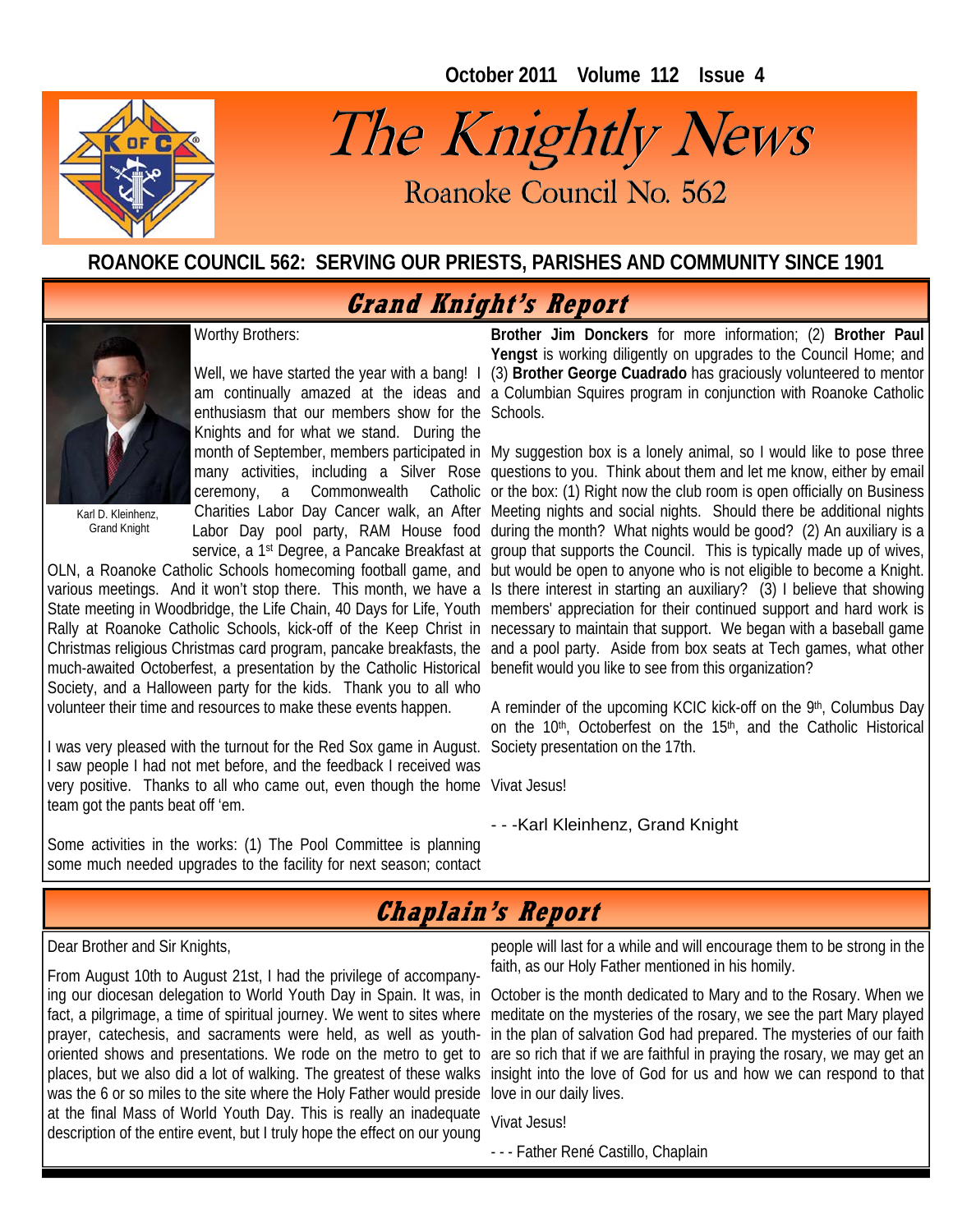#### Volume 112, Issue 4 **Page 2**

| <b>Council Officers</b>                  |                           |                      |  |  |  |  |  |  |
|------------------------------------------|---------------------------|----------------------|--|--|--|--|--|--|
| <b>Grand Knight</b>                      | Karl Kleinhenz            | 982-8140             |  |  |  |  |  |  |
| Dep. Grand Knight                        | <b>Bob Canfield</b>       | 774-7554             |  |  |  |  |  |  |
| Chaplain                                 | Fr. Rene Castillo         | 343-7744             |  |  |  |  |  |  |
| Chancellor                               | Jan Hodnett               | 772-4215             |  |  |  |  |  |  |
| Recorder                                 | Stephen Ratliff           | 774-4796             |  |  |  |  |  |  |
| Financial Sec.                           | Mike Lazzuri              | 774-8482             |  |  |  |  |  |  |
| Treasurer                                | Val Bernys                | 989-9282             |  |  |  |  |  |  |
| Lecturer                                 | Alex Nelson               | 774-5079             |  |  |  |  |  |  |
| Advocate                                 | <b>Brian Ripple</b>       | 776-8285             |  |  |  |  |  |  |
| Warden                                   | Kirk Wright               | 793-4007             |  |  |  |  |  |  |
| Inside Guard                             | George Cusson             | 977-2944             |  |  |  |  |  |  |
| Outside Guard                            | Pat Reidy                 | 725-8206             |  |  |  |  |  |  |
| Trustee, 3rd Year                        | Dave Chopski              | 344-0901             |  |  |  |  |  |  |
| Trustee, 2nd Year                        | Mike Whelan               | 265-9722             |  |  |  |  |  |  |
| Trustee, 1st Year                        | Dick Sparks               | 563-1387             |  |  |  |  |  |  |
|                                          | <b>Committee Chairmen</b> |                      |  |  |  |  |  |  |
| Program Director                         | <b>Bob Canfield</b>       | 774-7554             |  |  |  |  |  |  |
| <b>Council Activities</b>                | Jan Hodnett               | 774-4215             |  |  |  |  |  |  |
| <b>Community Activities</b>              | George Cusson             | 977-2944             |  |  |  |  |  |  |
|                                          | George Cuadrado           | 989-1758             |  |  |  |  |  |  |
| <b>Family Activities</b>                 | Eric Schmucker            | 309-1417             |  |  |  |  |  |  |
| <b>Youth Activities</b>                  | Mark Noell                | 769-0264             |  |  |  |  |  |  |
| <b>Church Activities</b>                 | Pat Reidy                 | 725-8206             |  |  |  |  |  |  |
| KOVAR                                    | Don Feick                 | 774-0187             |  |  |  |  |  |  |
| Newsletter                               | Steve Talevi              | 989-1302             |  |  |  |  |  |  |
| Kitchen                                  | Tom Engl                  | 989-3708             |  |  |  |  |  |  |
| <b>Basketball Tournament</b>             | Paul Yengst               | 556-8883             |  |  |  |  |  |  |
| <b>KCIC</b>                              | <b>Jeff McGinnis</b>      | 265-4840             |  |  |  |  |  |  |
|                                          | Joe Devlin                | 206-2622             |  |  |  |  |  |  |
| Pool                                     | Jim Donckers              | 345-3902             |  |  |  |  |  |  |
|                                          | Joe Devlin                | 206-2622             |  |  |  |  |  |  |
|                                          | Charlie Aesy              | 977-3364             |  |  |  |  |  |  |
|                                          | George Cuadrado           | 989-1758             |  |  |  |  |  |  |
|                                          | Pat Reidy                 | 725-8206             |  |  |  |  |  |  |
| Membership                               | Steve Talevi              | 989-1302             |  |  |  |  |  |  |
| Charity                                  | Matt Duffy                | 989-6067             |  |  |  |  |  |  |
| Grounds                                  |                           |                      |  |  |  |  |  |  |
| Home Improvements                        | Paul Yengst               | 556-8883             |  |  |  |  |  |  |
| House                                    | Kirk Wright               | 793-4007             |  |  |  |  |  |  |
| Club Room                                | Jim Sullivan              | 774-7034             |  |  |  |  |  |  |
| Ceremonials                              | Don Feick                 | 774-0187             |  |  |  |  |  |  |
| Pro Life                                 | Tim Heffron               | 904-2746             |  |  |  |  |  |  |
|                                          | George Palmerio           | 343-6451             |  |  |  |  |  |  |
| Canfield Scholarship                     | Jim Sullivan              | 774-7034             |  |  |  |  |  |  |
|                                          | <b>Grand Knight</b>       | 774-1769             |  |  |  |  |  |  |
|                                          | <b>Bob Canfield</b>       | 774-7554             |  |  |  |  |  |  |
|                                          |                           | 989-9282             |  |  |  |  |  |  |
|                                          | Val Bernys<br>Mike Gibson | 989-4980             |  |  |  |  |  |  |
| <b>Retention Committee</b>               | <b>Bill DeBerry</b>       | 343-7849             |  |  |  |  |  |  |
|                                          | Dick Sparks               | 563-1387             |  |  |  |  |  |  |
|                                          | Steve Talevi              |                      |  |  |  |  |  |  |
| Historian                                | <b>Bill Howard</b>        | 989-1302<br>989-9399 |  |  |  |  |  |  |
| RC School Board Rep.                     |                           | 334-1326             |  |  |  |  |  |  |
|                                          | Dan Zipfel<br>Don Feick   |                      |  |  |  |  |  |  |
| OLN Parish Rep.<br>St. Elias Parish Rep. | Jim Donckers              | 774-0187<br>345-3902 |  |  |  |  |  |  |
| St. Andrews Parish Rep. Bobby Ellis      |                           |                      |  |  |  |  |  |  |
| <b>Council Home Rentals</b>              | Kirk Wright               | 366-5102             |  |  |  |  |  |  |
|                                          |                           | 793-4007             |  |  |  |  |  |  |
| Insurance Rep.                           | Ken Bagnasco              | 986-0391             |  |  |  |  |  |  |

#### **IN CASE OF ILLNESS, NEED OR DEATH, PLEASE NOTIFY ONE OF THE FOLLOWING:**

| <b>Grand Knight</b>                   | 982-8140 |  |  |  |  |  |
|---------------------------------------|----------|--|--|--|--|--|
| Chaplain                              | 343-7744 |  |  |  |  |  |
| Financial Sec.<br>774-8482            |          |  |  |  |  |  |
| <b>562 COUNCIL HOME</b>               |          |  |  |  |  |  |
| 3136 Harris Street, Roanoke, VA 24015 |          |  |  |  |  |  |
| Mail: PO Box 715, Roanoke, VA 24004   |          |  |  |  |  |  |
| Phone: 540-774-8296                   |          |  |  |  |  |  |
|                                       |          |  |  |  |  |  |

www.kofc562.org Business Meeting 1st Monday of Month—7:30pm Social Meeting 3rd Monday of Month—6:30pm

#### **Pro-Life—40 Days for Life**

October 8 is Council 562's day with 40 Days for Life at Planned Parenthood on Peters Creek Near Cove Road.

40 Days for Life is a focused pro-life campaign that has already mobilized over 400,000 people worldwide, saved more than 4,300 lives from abortion, led to the conversion of 52 abortion workers, and seen 13 abortion facilities close. 40 Days for Life is made up of three components: (1)Prayer and Fasting: believers throughout our city are invited to join together for 40 days of fervent prayer and fasting for an end to abortion; (2)Peaceful Vigil: stand for life during a 40-day peaceful public witness outside the Planned Parenthood, 2207 Peters Creek Road, Roanoke, Virginia 24017; and (3) Community Outreach: help take a positive, upbeat pro-life message to every corner of our city through media efforts, advocacy and public visibility.

- - - Tim Heffron, Pro-Life Program Co-Chair



**Council 562 held a memorial to Brother George Slough at the Salem Red Sox game on August 25. His wife Ceal and daughter Geraline were in attendance along with 100 Knights, wives, friends, and relatives. A great tribute to a great Brother Knight who passed away last year.** 

The Pool Committee will be painting the fence and clearing the brush behind the fence on Saturday, October 1. We will need some good workers to help as we are trying to make the pool a cleaner and appealing facility for our families and patrons. Please call **Brother George Cuadrado** (989-1758) if you can help.

- - - Bob Canfield, Program Chair, and George Cuadrado, Pool Committee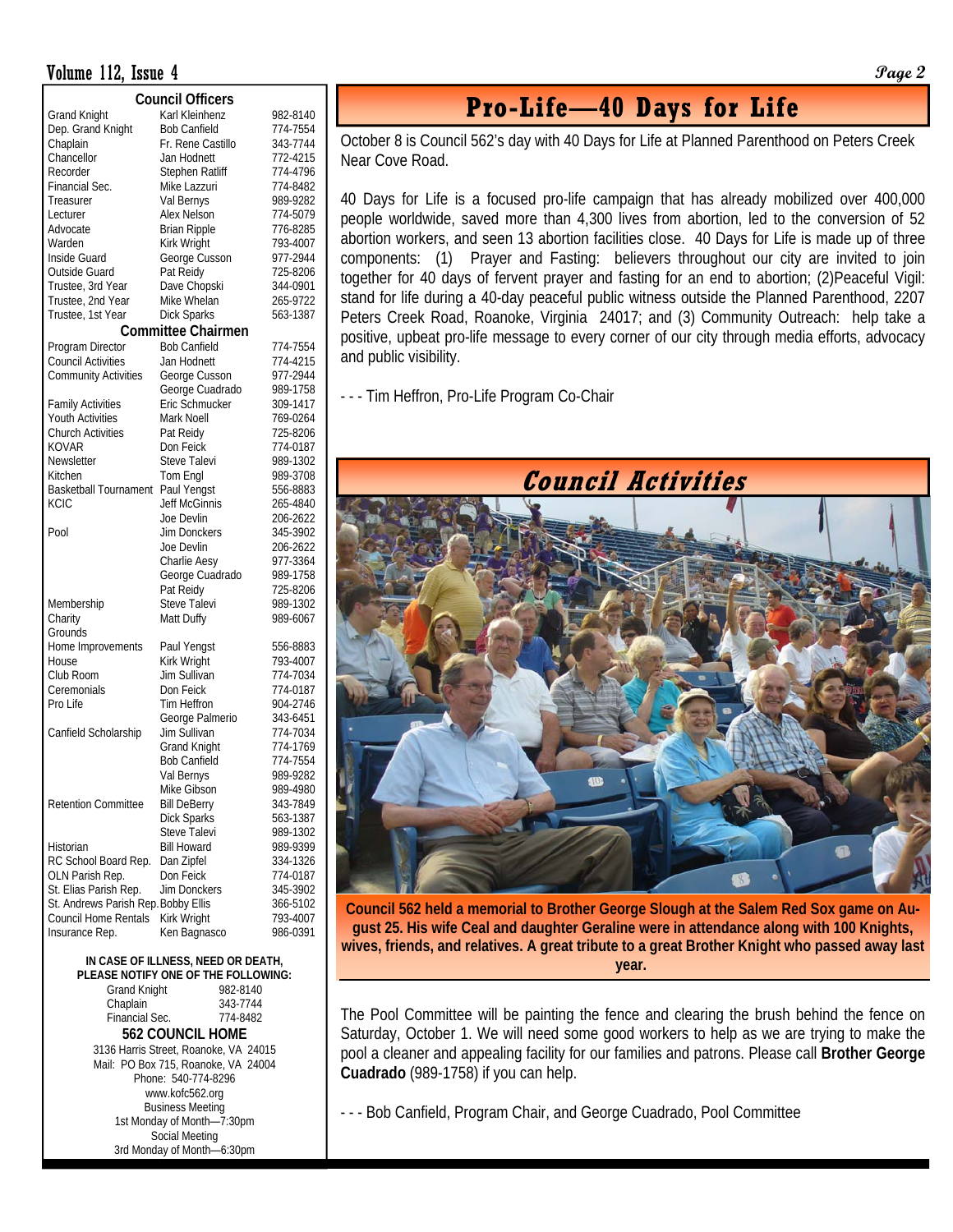#### Volume 112, Issue 4 **Page 3**

## **Church Activities**



A Pancake Breakfast will be held at St. Elias Church on Sunday, October 9 after the 11:00 a.m. Mass. Proceeds will help support the installation of new carpet in the church. A Pancake Breakfast will be held at St. Andrews Church on Sunday, October 23, after all Masses. Proceeds will help support Roanoke Catholic Schools.

Council 562 members are needed for each of these parish activities. Please contact **Brother Pat Reidy** at 725-8206.

**Brothers Joe Abbatello, Bill Boucher, Demitru Branisteanu, Randy Gatzke, Tim Heffron, Mike Kupec, Chas Nelson, Chris Rowland** and by his son's conscription, **John Rowland**, helped the Haiti Committee of OLN sponsor a pancake breakfast at OLN on Sunday, September 18. These men they call Knights; way to step up, guys!

- - - Pat Reidy, Church Activities Chairman

## **State Keep Christ in Christmas Evangelism**

The Keep Christ in Christmas evangelization program will kick-off after Mass Columbus Day weekend, October 8-9, with the display of the 2011 religious Christmas cards at 140 parishes in Virginia. Proceeds from this evangelization program run by the Knights of Columbus provide funds for religious vocations in our Diocese as well as college scholarships for our young people each year. If there are any questions, call **Grand Knight Karl Kleinhenz** (397-4028) or **Brother Jeff McGinnis** (265-4840).

- - - Bob Canfield, KCIC Co-Chair

## **Community Activities**



Knights of Columbus  $O$ rganization.

Our Worthy Grand Knight has asked me to work with **Brother Pat Patterson** at Roanoke Catholic Schools towards

reestablishing the Council 562 Squires Circle. Our Circle was originally chartered on May 20, 1990, by **Brother Mike Lazzuri**. The Columbian Squires is the official youth organization of the Knights of Columbus. Its purpose is to provide a setting where young Catholic men ages 12 to 18 years are mentored by our Brother Knights to develop their personal leadership skills. The Squires participate in social, athletic, spiritual and cultural events that will help them develop into our leaders of tomorrow. **Brother John Krumpus** has generously offered to assist in the program. We will need your help and energy to make this a success.

**Faithful Navigator's Report** 



On Saturday, November 5, the 2011 Veterans Day Parade will be held in downtown Roanoke. The parade honors our nation's military service members for their sacrifice in support of our freedom. Brother Knights of Roanoke Council 562 and their family members are invited to join the Fourth Degree Color Corps that will be marching in the parade. The assembly area for parade participants is

the four parking lots at the corner of Jefferson Street and Albemarle Avenue. Participants should arrive no later than 10:30 a.m. The parade will begin at 11:00 AM. If you plan to march or have questions, please contact **Sir Knight Brian Ripple** (776-8285) or via email at ripple562@aol.com.

The widows of two deceased Sir Knights are willing to donate tuxedos (size 43L) and a social baldric to members who might need them. If anyone is interested in them, please contact **Sir Knight Don Feick** (397-3458).

- - - Brian Ripple, Faithful Navigator



**Happy Birthday Brother Knights** 

**Joe Abbatello, PGK Joseph Blasiole Nick Constantino Steve Couture, M.D. Jim Donckers, PGK Andrew Fornecker Michael Grant Anthony Hopper Dan Keeley Peter Martin Jim McNamera, Jr. Louis Mehrmann** 

**John Meise, Sr. John Mercer Henry Monsour Ed Myers Wayne Parker Pat Patterson George Pufko, Jr. Pete Ragone Stephen Ratliff Butch Steahly, Jr. Jim Sullivan, PGK CT Talevi** 

- - - George Cuadrado, Community Activities Chairman